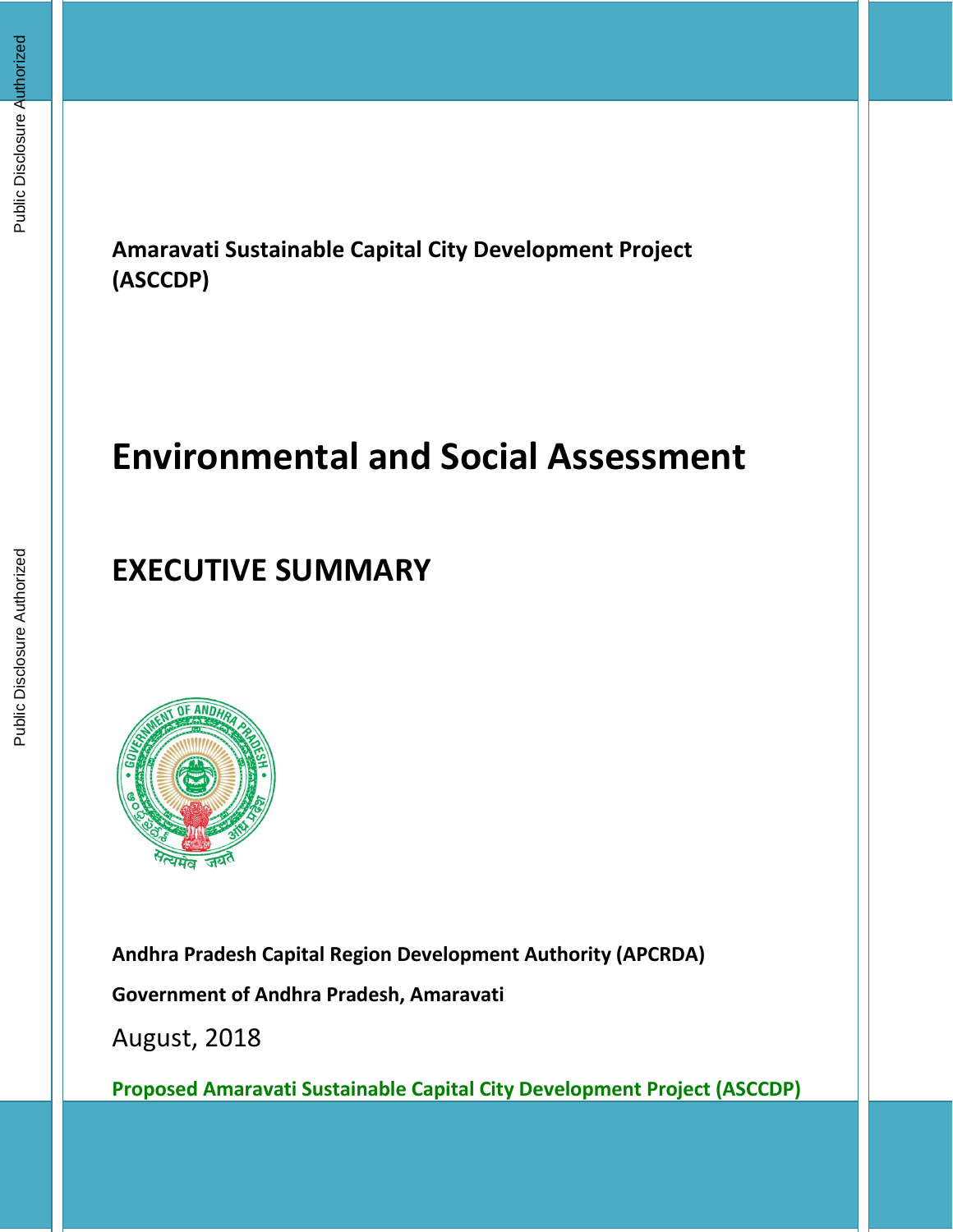### **Environmental and Social Assessment**

#### **Executive Summary**

#### **Section 1: Project Context**

1. The Andhra Pradesh Reorganization Act 2014, which came into effect on June 2, 2014 provided for the reorganization of the existing state of Andhra Pradesh. The development of a new Capital City – critical for administration, economic development, and cultural integration – is a priority for the successor state of Andhra Pradesh. The State Cabinet meeting of September 1, 2014 passed a resolution 'to locate the Capital City in a central place of the state, around Vijayawada, and to go for decentralized development of the state with 3 Mega Cities and 14 Smart Cities'. The State Government identified the Capital City area between Vijayawada and Guntur cities on the Southern bank of River Krishna, upstream of the Prakasam Barrage.

2. The Amaravati Capital City has an area of 217.23 sq.km and is spread across 25 villages in 3 mandals (Thulluru, Mangalagiri and Tadepalli) of Guntur district. The 25 villages in the Capital City area have about a population of about 100,000 people. The nearest cities are Vijayawada at a distance of 30 km and Guntur at a distance of 18 km. The nearest railway station is KC Canal railway station near Tadepalli and the nearest airport is Gannavaram which is at a distance of 22 km. Amaravati is envisioned to be a 'People's Capital' built around sustainability and livability principles. It aims to be at par with global standards and has developed a masterplan with the assistance of the Government of Singapore. The new capital will be a center of economic activity, will create a range of jobs and will provide affordable and quality housing. Sustainability, efficient management and optimum utilization of resources will form an important pillar of this new capital.

3. The Project Development Objective of the proposed Amaravati Sustainable Capital City Development Project (ASCCDP) is to provide select urban infrastructure in designated locations of Amaravati Capital City, and to support the initial development of its institutional and governance structure. The ASCCDP has five main components, as follows: (i) Basic Urban and Pro-poor Infrastructure Component, which will support the implementation of priority transport corridors and integration of 25 villages into the Amaravati Capital City development, by financing the construction of a priority road network and the upgrading of infrastructure in selected villages (e.g. water supply, sewage, village roads, and drainage); (ii) Green Climate Resilient Infrastructure, which will help build sustainability and climate resilience in Amaravati Capital City by supporting its integration with the natural surroundings, riverfront, and greenery; (iii) Citizen Benefit Sharing component, which will support government's efforts to implement benefit sharing measures for the residents of the capital city area, including but not limited to, training programs for farmers, landless families and other stakeholders, skill building programs, which will allow capital city residents to access jobs and new economic opportunities emerging in an urban context; (iv) Institutional and Fiscal Development, which will support government efforts to develop local government institutions and governance systems; and, (v) Project Management and Implementation Support.

4. An Environmental Assessment (EA) of the ASCCDP was undertaken with the objective of assessing: (a) sustainable management of various activities envisaged under ASCCDP, (b) compliance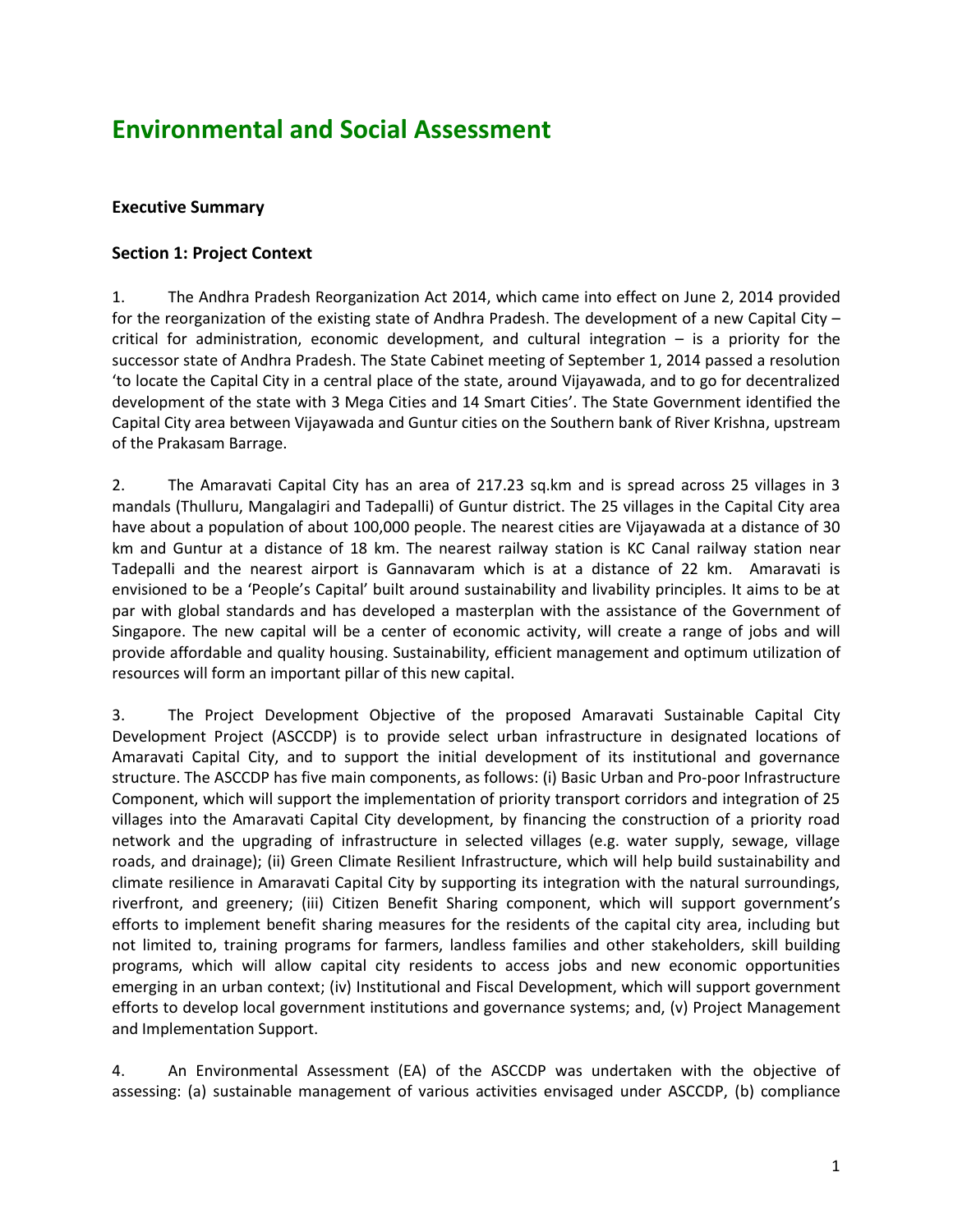with environmental and social regulations of Government of India (GoI) and Government of Andhra Pradesh (GoAP), and (c) compliance with the World Bank's safeguard policy OP 4.01, Environmental Assessment. Considering the fact that some of the ASCCDP investments are not know in detail at the time of project approval, and that they will be identified and designed during the course of project implementation, an Environmental and Social Management Framework (ESMF) has been chosen as the instrument for the EA. The ESMF outlines the systems and procedures that will ensure that all subcomponents minimize and adequately manage associated environmental and social risks, in accordance with World Bank policies. The ESMF also aims to sensitize field staff and contractors to the assessment and management of environmental and social risks arising in World Bank financed investments, and to the mitigation measures required to address those risks.

5. The ESMF has already been applied during project preparation for undertaking the environmental and social assessment process of two of the initial, known investments that will be appraised before project approval, i.e. 10 roads priority network, and flood management works. These investments have been prepared to meet the Government of India's 'readiness' requirement of 30% of project cost that must be ready for procurement award by the time of project negotiations. Section 2 summarizes the ESMF as well as the Environmental Assessments and Management Plans of the investments that will be appraised prior to project approval.

6. The Resettlement Policy Framework (RPF) is applicable to all World Bank financed investments and to those specific land parcels that will be used during implementation. The RPF will help mitigate any potential impact arising due to loss of land, restriction on use of land, physical or economic displacement, impact on livelihood and/or restricted access to natural resources. The RPF as well as the Assessments and Resettlement Action Plans (RAPs) of the investments that will be appraised prior to project approval are summarized in Section 3.

#### **Section 2: Environment and Social Management Framework (ESMF)**

This section summarizes the following: (2.1) environmental and social assessment covering the regulatory framework, institutional capacity, key environmental issues, impacts and risks; (2.2) systems and procedures for the management of the identified environmental & social impacts; (2.3) environmental assessments and management plans of two sub-components that will be appraised prior to project approval.

#### **Sub-section 2.1: Environmental and Social Assessment**

7. **Purpose:** The purpose of the environmental and social assessment was to: (i) assess the policy, legal and regulatory framework for environmental and social management relevant to the Amaravati Capital City development and the ASCCDP, (ii) assess the institutional framework and capacity for environmental and social management, (iii) identify the positive and negative social and environmental impacts and the risks associated with the proposed investments to be financed under the ASCCDP.

8. **Legal and regulatory framework:** The National and State level environmental laws and regulations, and, the Operational Policies of the World Bank are applicable to the ASCCDP. The key laws and regulations applicable to the project are Water (Prevention and Control of Pollution) Act 1974, Forest (Conservation) Act 1980, Air (Prevention and Control of Pollution) Act 1981, EIA Notification 2006, Andhra Pradesh Water Land and Trees Act 2002, Ancient Monuments and Archaeological Sites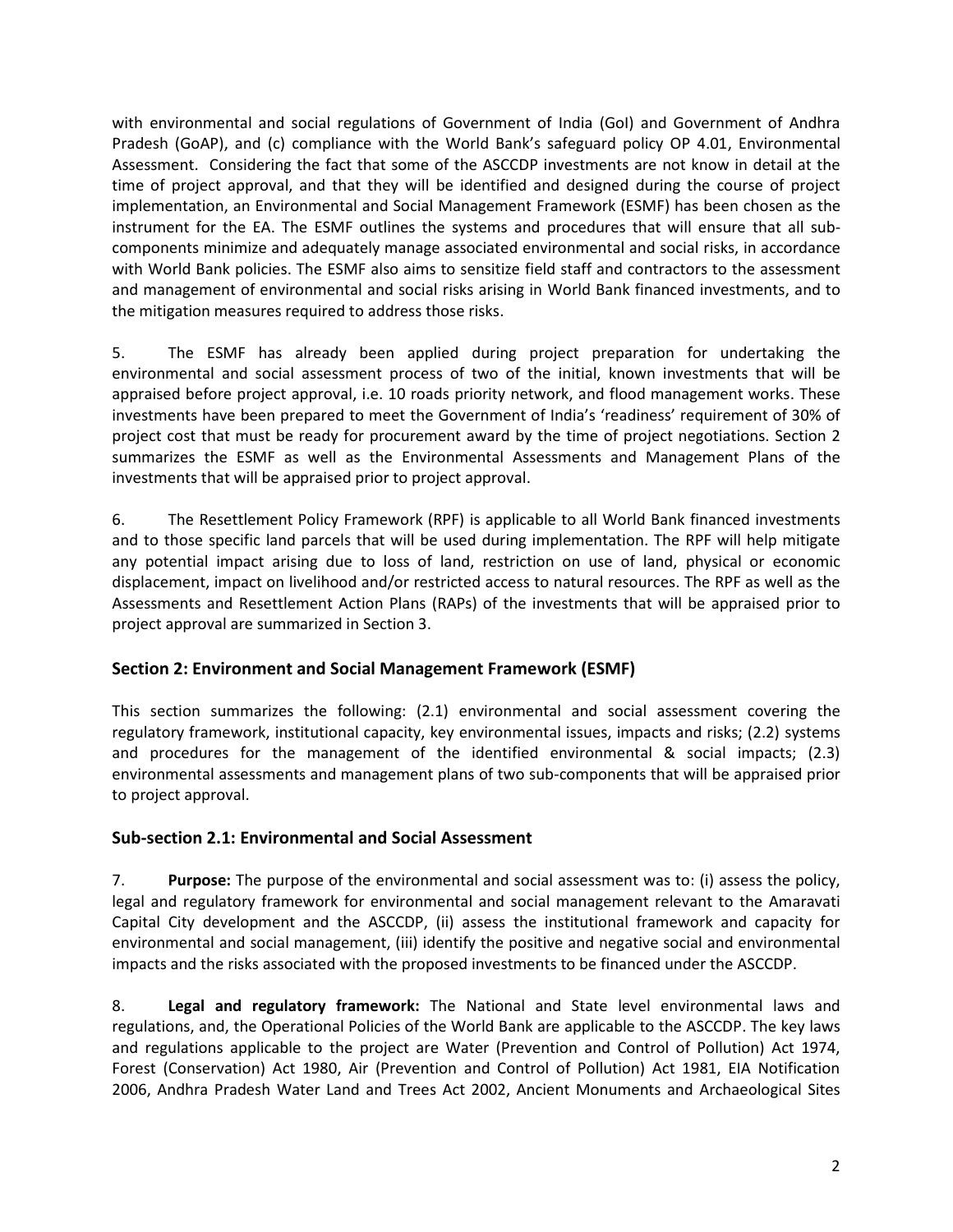and Remains Act 1958, Waste Management Rules 2016, the World Bank OP 4.01 Environmental Assessment, and, OP 4.11 Physical Cultural Resources. In addition, the conditions prescribed in the Environmental Clearance given by the State Level Environmental Impact Assessment Authority, and those specified in the judgment given by the National Green Tribunal are applicable.

9. **Institutional capacity:** The key institutions involved in the implementation of the ASCCDP are the Andhra Pradesh Capital Region Development Authority (APCRDA) and the Amaravati Development Corporation (ADC), both governed by the Department of Municipal Administration and Urban Development (MA&UD) of the Government of Andhra Pradesh. APCRDA is the regulatory and planning authority for the entire capital region established for the purpose of planning, co-ordination, execution, supervision, financing, funding and for promoting and securing planned development within the capital city. The ADC is the development agency for the Capital City area and will take up infrastructure works within the Capital City area. There is flexibility in allocation of work and responsibility between the APCRDA and ADC. APCRDA will have overall responsibility for project coordination and urban sector reforms under ASCCDP, while ADC will be involved in implementation of specific infrastructure subcomponents.

10. **Capacity of APCRDA for Environmental Management**: APCRDA has an existing capacity for environmental management. Environmental management aspects are coordinated by the Landscape and Environment group. This group is headed by a senior Indian Forest Service Officer. The team consists of the Engineers and Planners, who have experience in formulating and reviewing Terms of Reference (ToRs) for EIA studies, identification of environmental impacts, designing mitigation measures, environmental monitoring and capacity building on environmental aspects. The team is also experienced in ensuring and monitoring compliance to legal and regulatory frameworks, as applicable. The team members possess minimum of post graduate qualifications with some members also having doctoral qualifications in civil engineering, urban planning, etc. The experience of senior team members is in the range of 25-30 years and that of other team members is in the range of 8-10 years. The team also has good experience in use of GIS and modeling tools. Both APCRDA and ADC have engineers and planners with experience in environmental management.

11. With regards to management of social aspects (e.g. implementation of policies and initiatives, impacts, monitoring), APCRDA has sufficient capacity. APCRDA has two officers responsible for management of social impacts: (i) a Land Acquisition Officer, whose responsibility is to coordinate all land acquisition/Negotiated Settlement, LPS and related issues related World Bank financed subcomponents; and (ii) a Social Development Officer in place to coordinate census, socio-economic surveys, consultation, delivery of annuity and pensions, implementation of RAP, support to vulnerable people, etc. The above two officers will be reporting to Project Director of PMU for the World Bank financed project, and will receive support from all senior staff of APCRDA. Moreover, more broadly than the World Bank intervention and in terms of management of the LPS overall, Deputy Collectors are heading LPS units established in all 25 villages. These units have supporting staff to manage LPS and public information centers, to coordinate with district administration and other stakeholders, manage project-related impact, conducting surveys, studies, monitor implementation, and interact with World Bank. Overall, APCRDA has deployed an extensive group of qualified staff that is managing social development and safeguards aspects related to the development of the new Capital City.

12. **Capacity of ADC for environmental management**: ADC is staffed with engineers, planners, architects as well as foresters (over 50 individuals). The team members possess minimum of post graduate qualifications in urban planning, environmental and civil engineering, architecture, etc. The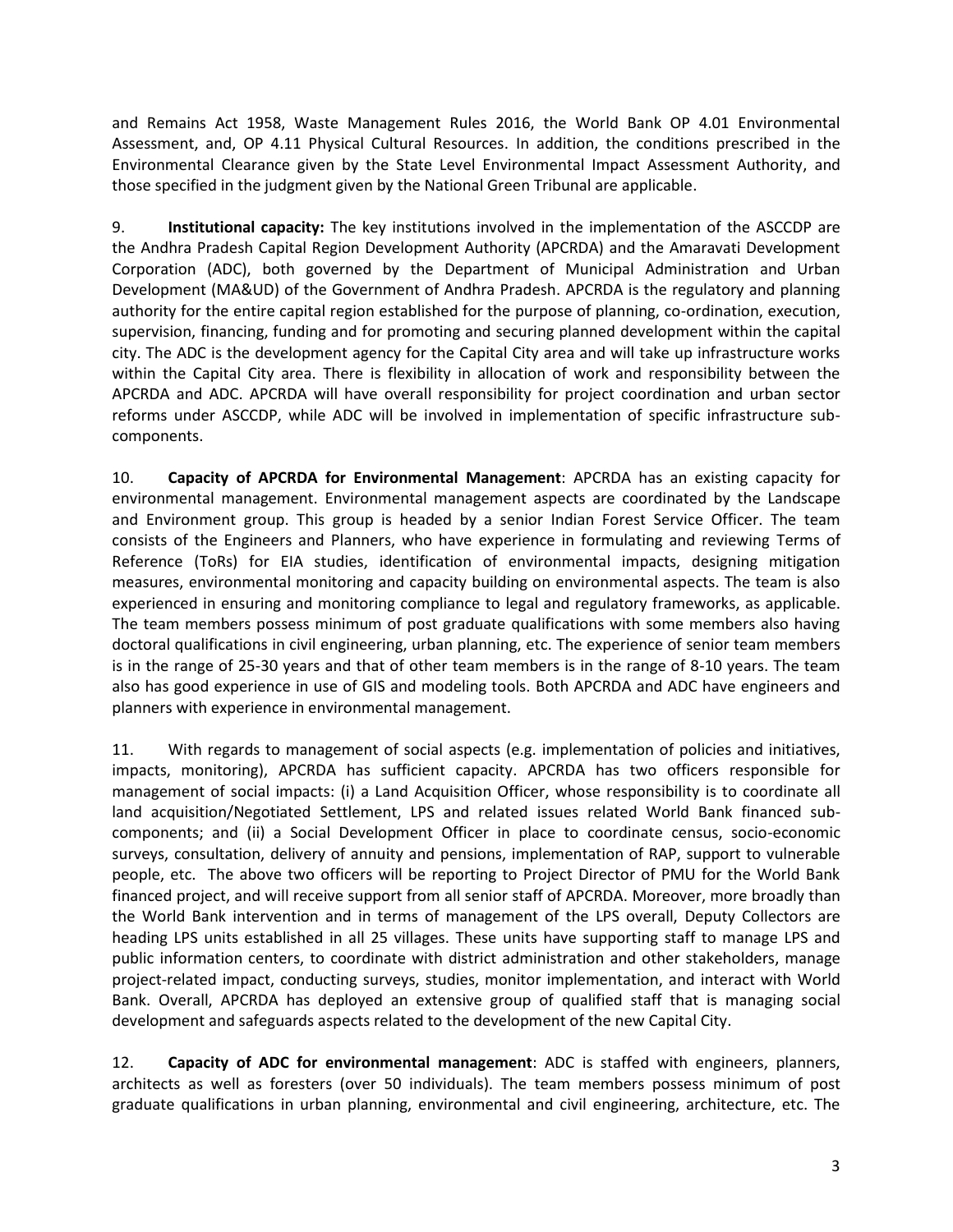experience of senior team members is in the range of 15-30 years. The responsibilities assigned to key staff members (such as the Head-Urban Planning & Architecture, Senior Urban Planner, Senior Infrastructure Planner) include integration of environment components into city planning, coordination with APCRDA for integration of environment protection measures, ensuring compliance with environmental regulations, etc. One senior officer with environmental management experience of 12 years has been designated specifically to coordinate safeguards management, especially focusing on implementation aspects. There is no Social Development staff at ADC, and APCRDA staff supports ADC on social management issues that arise in the implementation of works. By appraisal, a Social Development Officer with appropriate qualifications and experience to manage construction-related social impacts will be in place (selection is underway).

13. Both APCRDA and ADC are new institutions and hence do not have prior experience of working on World Bank supported projects. Also, the implementation of the sub-components is expected to take off in a rapid manner. In view of this, augmentation of the capacity of APCRDA and ADC is planned in order to meet the requirements of the environmental and social safeguards management in the ASCCDP (capacity building measures are detailed later).

#### **Key Environmental Issues, Impacts and Risks:**

- 14. *Environmental Issues*: The key environmental issues concerning the ASCCDP include:
	- Large scale conversion of agricultural land to non-agricultural use: The Capital City is being developed in an area that was largely agricultural. However, with the implementation of land assembly instruments, including Land Pooling Scheme, Negotiated Settlements and Land Acquisition, the predominant current land use is fallow land. In the future, as infrastructure investments in the capital city advance, the entire area is expected to urbanize, and will be developed in accordance to the Amaravati Master Plan.
	- Flooding: Parts of the Capital City area are prone to flooding due to flash floods of a rivulet called Kondaveeti Vagu. The flood mitigation sub-component under ASCCDP will address this issue.
	- Protection of water bodies: Several small water bodies, used earlier as irrigation ponds, are present in the Capital City area. Conservation of these water bodies is a condition of the Environmental Clearance received for the Amaravati Capital City development and is planned as part of the Capital City Master Plan. World Bank financed investments under ASCCDP may involve some of these water bodies.
	- Diversion of forest land: The proposal for diversion of forest land in the Capital City has been made to the Ministry of Environment Forests and Climate Change, Government of India and its decision/direction will be adhered to by APCRDA. The Capital City Master Plan categorizes forest areas as 'Protected Areas'. The currently identified investments under ASCCDP have been screened, and it was confirmed that they do not involve any forest areas. Future investments under the ASCCDP will be similarly screened to ensure there is no diversion of forest land.
- 15. *Environmental Impacts*: Potential environmental impacts of the ASCCDP activities include:
	- Impacts associated with construction activities such as borrow pits, impacts associated with disposal of construction debris, as well as public and worker safety issues.
	- Poor infrastructure facilities at contractor labor camps (ventilation, water, sanitation, waste management, fuel safety, etc.).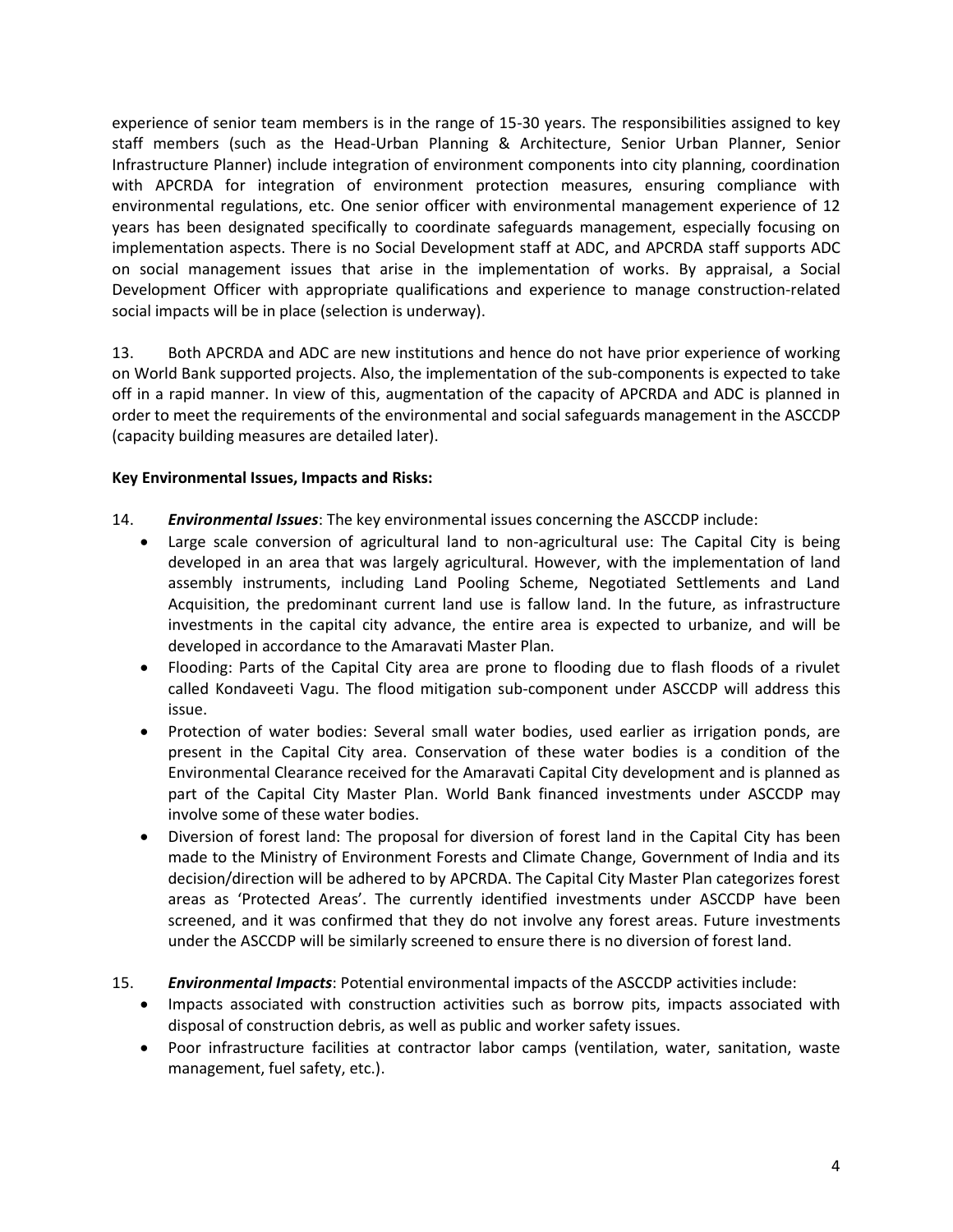- Loss of trees, water bodies and culturally significant structures falling within the alignment of linear infrastructure such as roads, pipelines, and canals.
- Generation of air, water and noise pollution during construction and operation of infrastructure such as roads, sewage treatment plants, landfill sites, flood water pumping stations, etc.
- Poor design, improper execution and mismanagement of infrastructure such as roads, upgraded village infrastructure, reservoirs and canals leading to pollution and public health impacts.

16. *Environmental Risks*: The key environmental safeguards risks associated with the ASCCDP include: (i) inadequate capacity in the implementing agencies to undertake environmental assessments and to prepare environmental management plans for investments to be financed under ASCCDP; (ii) inadequate implementation of environmental management plans; and (iii) inadequate environmental safeguard management capacity in the implementing agencies.

#### **Sub-section 2.2: Environmental & Social Management Systems and Procedures**

17. **Purpose**: The ESMF describes systems and procedures for the management of the identified environmental & social issues, impacts and risks under the ASCCDP, including: (i) detailed procedures for environmental and social assessment of all investments under the project, (ii) details on the institutional roles and responsibilities for environmental and social management, (iii) strategy and plan for capacity building of key stakeholders, (iv) plan for monitoring the implementation of environmental and social safeguards, (v) strategy for public consultation.

18. This section focuses largely on the systems and procedures for environmental management. The social management aspects summarized in this section are limited to labor influx and gender based violence. Institutional arrangement, capacity building and budget which are common to both environmental and social management are also presented in this section. The land related social management aspects are presented in Section 3 under Social impact.

19. **Environmental Assessment of Sub-components**: All sub-components being supported under the ASCCDP will be subject to screening, which will be followed by the required level of environmental assessment (EA). Following EA, each sub-component under the ASCCDP will have an Environmental Management Plan (EMP) that will provide an implementation plan for any required environmental risk mitigation measure, a capacity building plan, as well as a monitoring plan, and the corresponding budget. The EMP will also describe the roles and responsibilities of the key institutions involved in the implementation of the EMP. Public consultation and disclosure will be part of the EA-EMP development process.

20. **Environmental Categorization of Investments to be financed under ASCCDP**: As the subcomponents under the project will have varying environmental impacts, depending on their location and nature, they have been categorized into different categories – E1, E2 and E3 – linked to the severity of potential impacts and regulatory requirements. E1 category sub-components require project specific EA by an independent agency, other than the engineering consultant responsible for design and implementation. E2 category sub-components require project specific EA. E3 category sub-components may have a generic EMP.

21. **Environmental Management Plan and Mitigation Measures**: The ESMF provides a generic EMP as guidance for preparation of sub-component specific EMPs. The generic EMP includes mitigation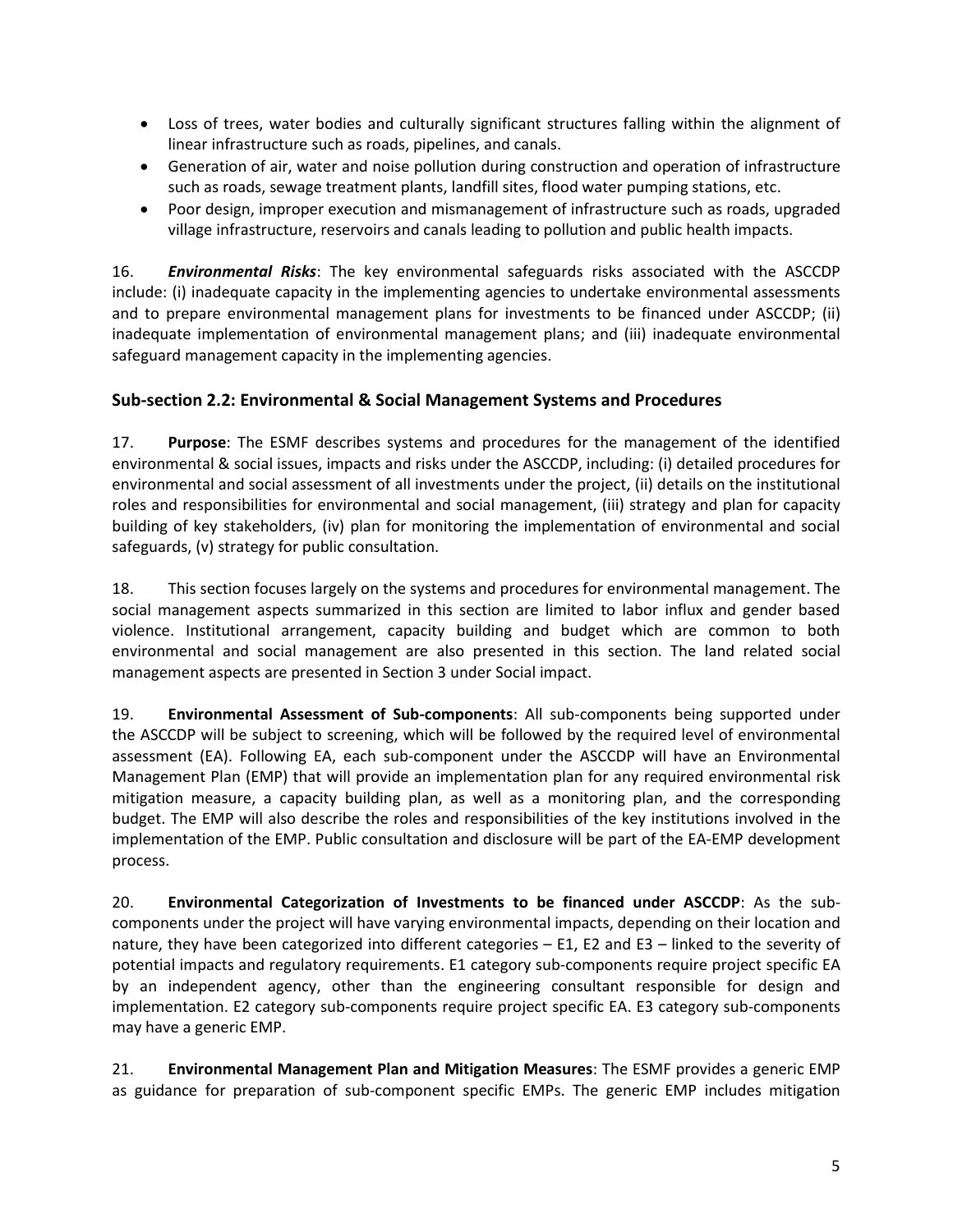measures, timeframe for implementation, implementing agency and appropriate references to the contract documents. Mitigation measures to address environmental impacts outlined earlier include the following: (a) measures to ensure compliance with all regulatory requirements - including standards for air emissions, noise levels and waste water quality standards, including: water spraying and covering haulage for dust suppression, safe distance of construction plants from habitations, restriction on noise generating work during night, norms for equipment selection and maintenance, etc.; (b) soil erosion and sediment control measures including slope protection, top soil conservation, reuse of spoil for land leveling at identified locations, borrow area rehabilitation, silt fencing; (c) safe disposal of all wastes including construction and demolition wastes; (d) use of personal protection equipment by workers, and, facilities to ensure hygiene and safety at labor camps; (e) compensatory plantation of local tree species; (f) enhancement of water bodies;  $(g)$  compliance with regulatory requirements concerning sites of archeological and historical importance and chance find procedures. Residual impacts after implementation of identified mitigation measures include loss of productive agricultural land, loss of large mature trees and partial loss of small water bodies.

22. **Monitoring of Environmental Management**: Monitoring involves cross-checking the implementation of sub-component EMPs, as well as monitoring environmental quality through suitable indicators during construction and operation stages. The monitoring plan includes indicators and parameters to be monitored (air quality, surface and ground water quality, noise levels, and soil quality), methodology, frequency, etc. The primary monitoring responsibility has been assigned to APCRDA/ADC, as well as to the Project Management Consultants and the Contractors. An independent evaluation of the sub-component EMP implementation will be undertaken at the end of implementation of every investment financed under the ASCCDP.

23. **Institutional Arrangements for Environmental and Social Management**: Responsibilities on environmental and social management have been mapped to the key staff in the APCRDA and ADC engaged in project management, as well as those involved in design, planning, implementation, supervision and monitoring of each specific investment under the project. In addition, the following institutional arrangements have been made to augment the capacity of APCRDA and ADC in environmental and social safeguards management: (a) a dedicated Environmental Specialist will be designated in both APCRDA and ADC to ensure that the environmental management requirements in the ASCCDP are met, (b) a Social and Gender Officer, and, a Community Mobilizer at APCRDA will be responsible for the social management aspects of the project (c) the Program/Sub-component Management Consultant firms will be required to have an Environment Expert and a Social Development Expert in their teams to support the APCRDA/ADC.

24. **Capacity Building on Environmental and Social Aspects**: For capacity building of APCRDA and ADC staff on environmental and social management, two types of programs are planned: (a) Training on Environmental and Social Assessment for Sub-components: Bi-annual training workshops will be organized by APCRDA for its staff as well as for staff of ADC and of contractors involved in implementation of the sub-components. (b) Experience Sharing Sessions: Annual experience sharing sessions will be organized by APCRDA to enable exchange of good practices in implementation of environmental and social safeguards management. The participants will include staff of APCRDA and ADC involved in implementation of sub-components, program and sub-component management consultants, officials of statutory boards and other relevant monitoring agencies.

25. **Labor Influx:** The project is expected to induce construction related labor impacts under ASCCDP financed contracts. Hence, the ESMF includes provisions for labor welfare and safe working conditions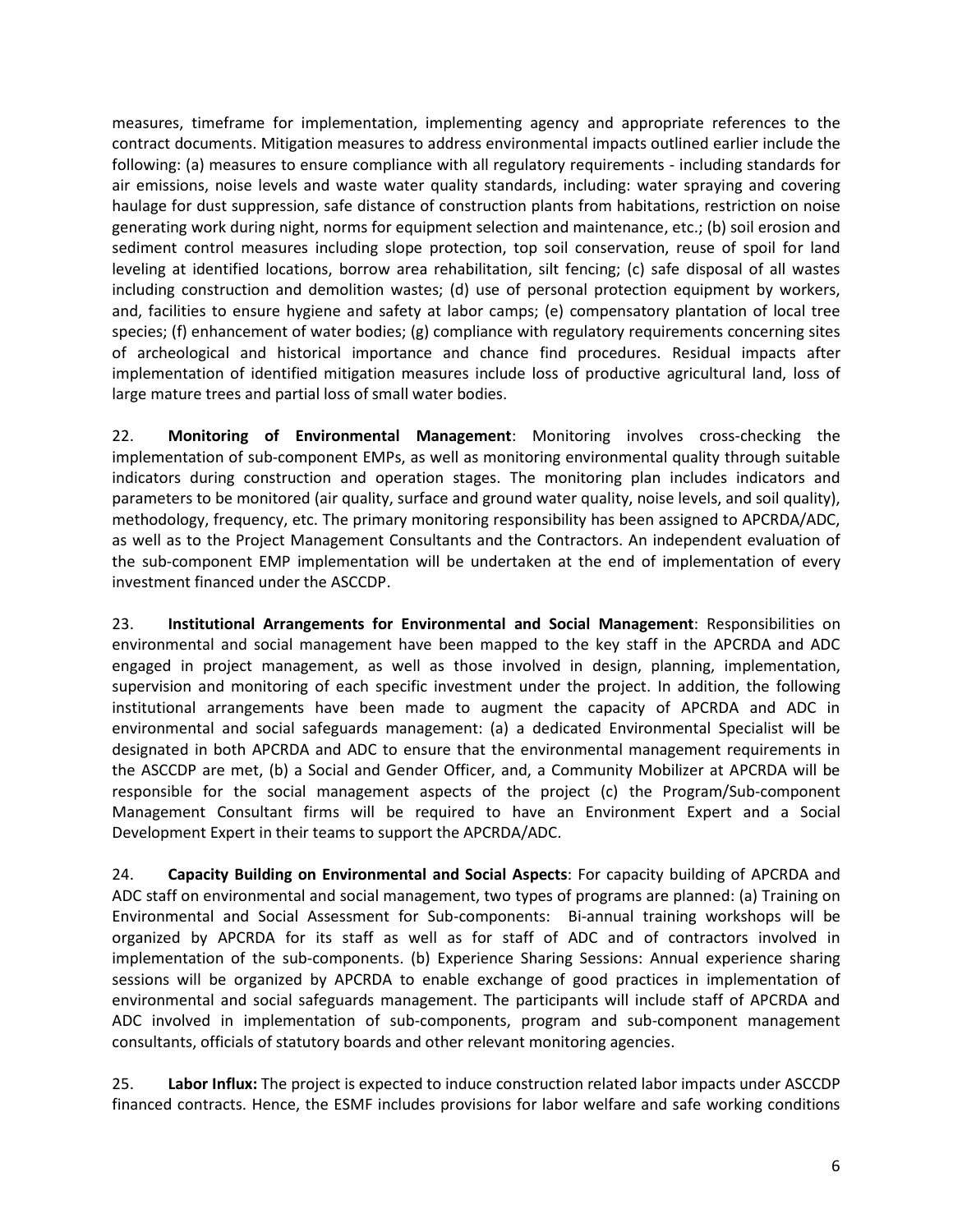as well as measures to monitor the contractor for compliance with relevant labor laws and implementation of labor welfare and safe working conditions. Contractors will have the responsibility to implement worker health and safety measures including provision of adequate labor camp facilities, use of personal protection equipment, worksite safety measures, health checkups, emergency response, awareness building on HIV/AIDS, etc. The contractor will also be responsible for formulating and ensuring implementation of a Code of Conduct for Workers. The construction camp site will be rehabilitated at the end of implementation of the project financed investment. The project will pay attention to ensuring participation of local communities in project activities through stakeholder consultations.

26. **Gender Based Violence (GBV) -** There can be some potential risks regarding women's safety and security arising out of Bank project interventions due to enhanced exposure to harassment and sexual violence for economically displaced female landless agricultural workers while traveling to work and sexual harassment at the construction sites of Bank funded contracts. Based on GBV Risk Assessment carried out by the Bank, the project will prepare a Gender Based Violence (GBV) Action Plan for effectively addressing GBV issues for such instances arising out of Bank funded interventions / components and the Action Plan will be part of the ESMF. The Project will identify GVB counselors, who will be able to provide support to any potential GBV survivors in the project area. Among other measures, GBV Action Plan will include sensitizing the communities, SHGs, workers and training of APRCDA staff, Citizens Committee on GBV, inclusion of female member in the GRCs and provide safe modes of transport to women working in the project area. The contractors will be responsible that every worker signs the Code of Conduct and they will implement measures for GBV prevention and mitigation as per their ESMPs.

27. **Cost estimate for ESMF implementation**: The cost of preparation and implementation of subcomponent EMPs will be part of the sub-component costs. The residual costs of ESMF implementation including project level monitoring, institutional arrangements and capacity building are about INR 500 million (USD 7.3 million).

#### **Sub-section 2.3: Environmental Assessment and Management Plans for 2 Sub-components**

28. Detailed preparation of two of the investments to be financed under the ASCCDP that have been identified prior to project appraisal has been undertaken as part of the Government of India's 'readiness' requirement of 30% of project cost being ready for procurement award by negotiations. The two identified investments are: (a) 10 priority road grid, providing connectivity across Capital City area; and (2) flood mitigation works. EAs were prepared for the two sets of investments and EMPs were subsequently developed.

29. **EIA and EMP for the 10 Priority Roads**: The EA identified the following impacts: (i) removal of 849 trees; disposal of soil from excavation (4.8 million cubic meters [MCM]); (ii) generation of construction and demolition waste (2686.84 cubic meters); (iii) loss of 17.65 acres of water spread area across 39 water bodies; and (iv) other construction related impacts (e.g. land degradation at borrow sites, dust generation and vehicular air emissions, impacts associated with labor camp sites, etc.). A draft EMP was developed to address the impacts.

30. The key mitigation measures in the EMP include: (i) avenue plantation of 88,973 trees; (ii) disposal of excess spoil and construction/demolition wastes at identified disposal sites; (iii) provision for cross-drainage measures; (iv) energy efficient street lighting; (v) procurement of construction material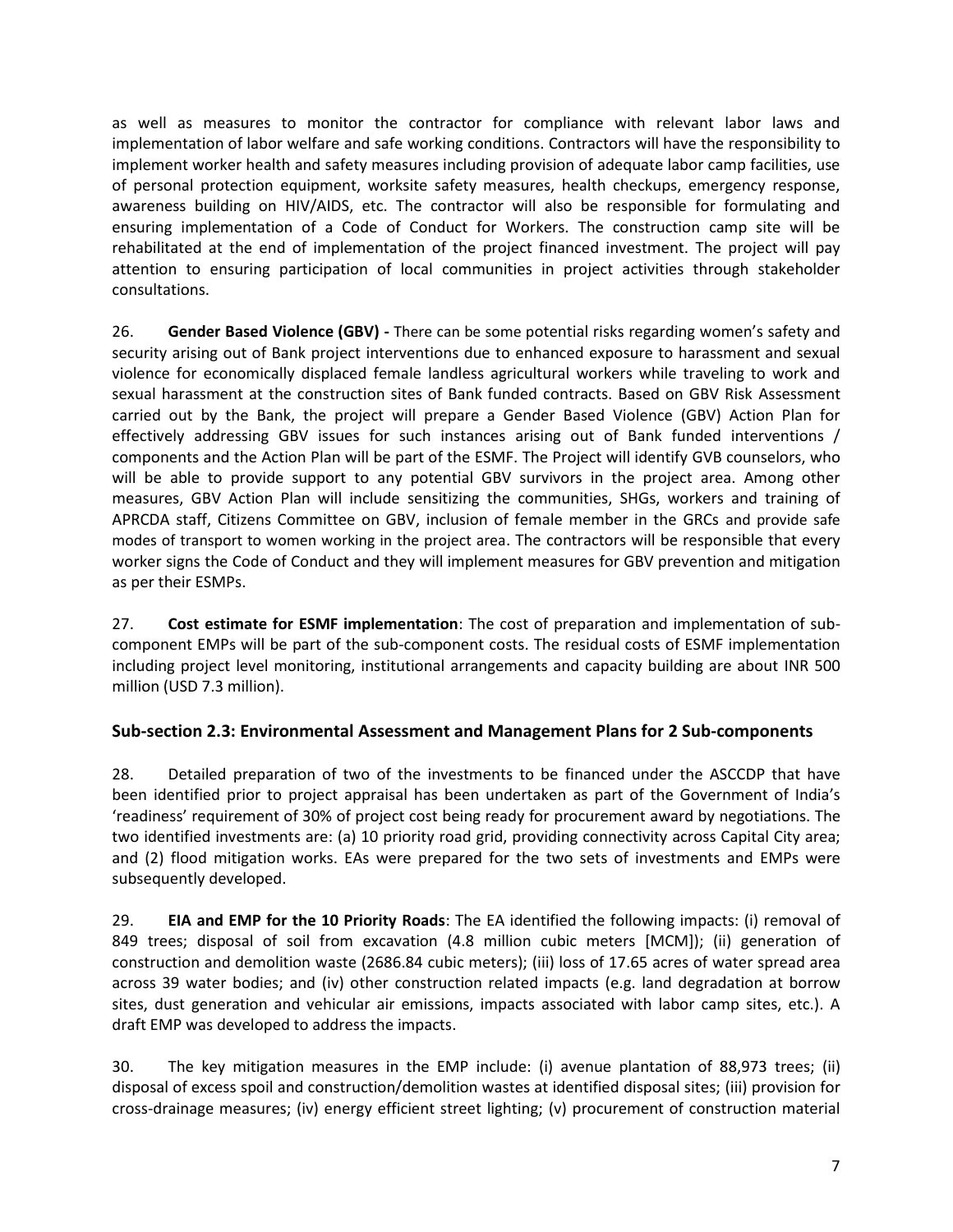only from permitted sites and licensed/authorized quarries; (vi) all construction vehicles and equipment to meet regulatory pollution control standards; (vii) proper siting of plant and provision of oil and grease removal tank to prevent pollution from oil and fuel spills; and (viii) other measures for mitigating construction related impacts (listed earlier).

31. The EMP was disclosed through the APCRDA website on March 4, 2017. Consultation workshops with affected communities were held on April 4, 2017, and on July 19 & 22, 2017. Given that the construction of the 10 priority roads started before the EMP was finalized, an in-process audit of the implementation of the draft EMP was conducted in March 2018. The audit provided a list of recommendations that are being implemented. The final EMP was disclosed on April 17, 2018. Suitable provisions based on the final EA and EMP are part of contract documents.

32. **EIA and EMP for the Flood Mitigation Works:** The flood mitigation works will finance improvements in the carrying capacity of *Kondaveeti Vagu*<sup>1</sup> and *Pala Vagu*. The EA undertaken as part of sub-component preparation identified the following impacts: (i) 529 trees affected,; (ii) loss of top soil (0.475 MCM); (iii) disposal of soil from excavation (38.20 MCM) and associated impacts such as air and noise pollution, traffic impacts during carting of spoil, erosion of disposal sites, etc.; (iv) land degradation due to quarrying (0.111 MCM) of stone will be used for lining of reservoirs; (v) impact on 3 physical cultural sites including a private temple and two burial grounds; (vi) water intake from the Krishna River to the tune of 0.35 Thousand Million Cubic feet [TMC] out of the available 3 TMC (lean period), to maintain minimum water levels in the canals on bi-weekly basis; and (vii) other minor constructionrelated impacts.

33. A draft EMP was developed to address the above impacts, including impacts on physical cultural sites. The mitigation measures identified in the EMP include: (i) removal of trees only if unavoidable in view of safety risks and only after required permission is secured, transplantation of 106 trees, and development of green buffer plantation alongside canals and water bodies (with about 45,000 trees); (ii) utilization of 0.445 MCM of spoil for embankments at reservoirs; (iii) safe disposal of 38.20 MCM of spoil at identified sites for achieving ground levels as per the City Master Plan; (iv) measures to control soil erosion (excavation during dry season, vegetation cover, proper drainage, slope maintenance, etc.); (v) procurement of construction material only from permitted sites and licensed/authorized quarries; (vi) sourcing water for construction from surface water sources, and ground water extraction upon securing required permission; (vii) construction vehicles and equipment to meet regulatory pollution control standards; (viii) proper siting of plant, oil interceptor and septic tank to prevent pollution from oil and fuel spills; (ix) storage, reuse and proper residual disposal of construction debris; dust control measures (water sprinkling, covering construction material, etc.) and regular monitoring; (x) construction of baffles to control turbidity before discharge; (xi) limiting construction operations to day time; (xii) maintenance of canals and reservoirs (de-weeding, desilting, etc.); (xiii) provision of barricades for canals; (xiv) exclusion of construction facilities, blasting, etc., within 1 km of Undavalli Caves monument; and (xv) chance find procedures. In addition, monitoring of air, water, noise, soil quality will be undertaken on a regular basis.

34. The contractor will prepare and implement the following plans after approval from the ADC: occupational health and safety plan, dust control plan, labour camp management plan, traffic management plan, site restoration and demobilization plan, etc. The contractor will appoint a qualified and experienced Environment & Safety Officer (ESO). The EMP was disclosed through the APCRDA

 $\overline{a}$ 

<sup>&</sup>lt;sup>1</sup> Vagu refers to stream in Telugu.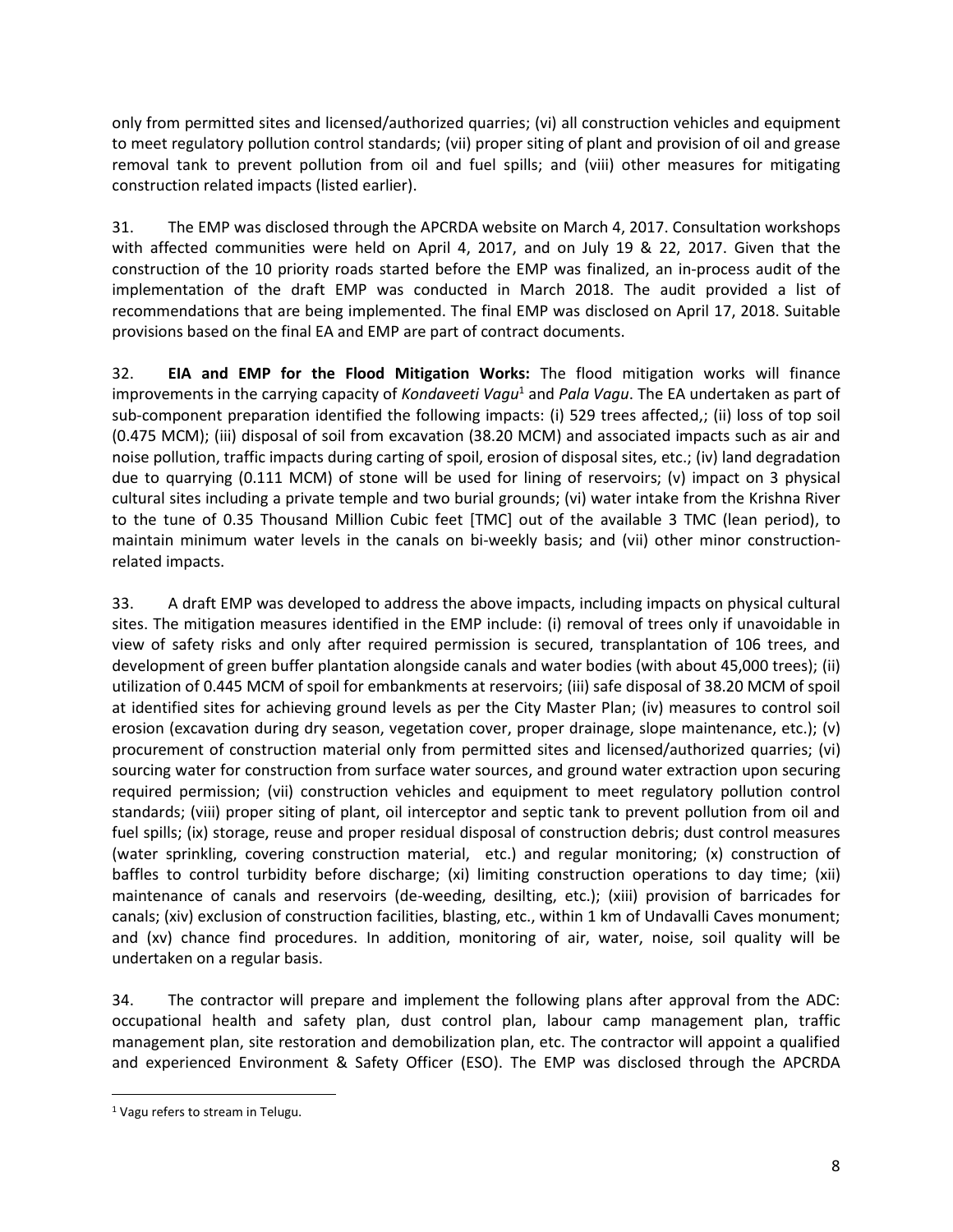website on January 2, 2018. Consultation workshops with affected communities took place on July 25, 2017, January 6, 2018, March 19-22, 2018, and April 25, 2018. The final EA and EMP, which address feedback received during consultations, will be disclosed prior to project appraisal. Suitable provisions will be inserted contract documents.

#### **Section 3: Social Impacts**

35. The key social impacts resulting from the ASCCDP include: (i) land-related impacts, i.e. physical and economic displacement of land owners in the Capital City area, as the land required for the development of the city was assembled; and (ii) livelihood impacts, especially on landless agriculture laborers and tenants who were dependent on land that is no longer available for cultivation.

36. **Land requirements and resettlement Impacts.** To develop Amaravati according to its Master Plan, the Government of Andhra Pradesh needs to assemble 217  $km<sup>2</sup>$  of land. The land is being assembled using a combination of land management mechanisms, including: (i) Land Pooling Scheme, whereby land owners surrender their land in return for a smaller plot of urban, serviced land (*returnable plot*) in the Capital City area that is of higher value than the land relinquished, along with a range of livelihood support measures including *inter alia* an annuity, skill upgrading and support for setting up self-employed enterprises; (ii) Negotiated settlements, applicable only for land and assets within existing villages, whereby the Government and land owners agree on the terms of a compensation package that is consistent with the provisions of the 2013 Land Acquisition, Rehabilitation and Resettlement Act (LARR Act, 2013), but in which the compensation involves, among other things, a landfor-land exchange rather than a cash exchange, as well as relocation assistance; and, if neither of these first two mechanisms is successful, (iii) Land Acquisition via the 2013 LARR Act, by which compensation for land acquired (replacement value and livelihood support) is provided as per the requirements of the Land Acquisition Act. All such land management mechanisms, to the extent they are applied to land within the project, will be subject to the application of the World Bank Policy for Involuntary Resettlement (OP 4.12).

37. A Resettlement Policy Framework (RPF) been prepared to guide the preparation of investmentspecific Resettlement Action Plans (RAPs) for the 10 priority roads grid and the flood management works, as well as those for future village upgrading investments, once those are identified. The RPF includes principles, processes, institutional arrangements for the preparation and implementation of Bank-financed investment-specific RAPs. RAPs will analyze and mitigate potential resettlement impacts of project interventions, and will be prepared consistent with the guidance included in the RPF. The RPF and subsequent RAPs are consistent with OP 4.12.

38. Land assembly will impact various categories of people including: (i) land owners (with titles) who will give up their land under LPS, LARR or Negotiated Settlements; (ii) landless tenants and agricultural wage laborers; (iii) farmers on government-assigned lands; and (iv) informal occupants of agricultural lands and land in villages. Among these, special attention is given to several vulnerable groups, including but not limited to: (i) women; (ii) aging populations; and (iii) scheduled castes/scheduled tribes. All those affected by the ASCCDP will be taken into consideration in the design of the project, in accordance with the Bank's policy objective that displaced people should be assisted to improve or at least restore their livelihoods. The cost for the project-related land acquisition is drawn from the overall budget allocation for the land acquisition of the entire capital city development, and the cost for annuity and pension will be drawn from budgetary support. The remaining cost for the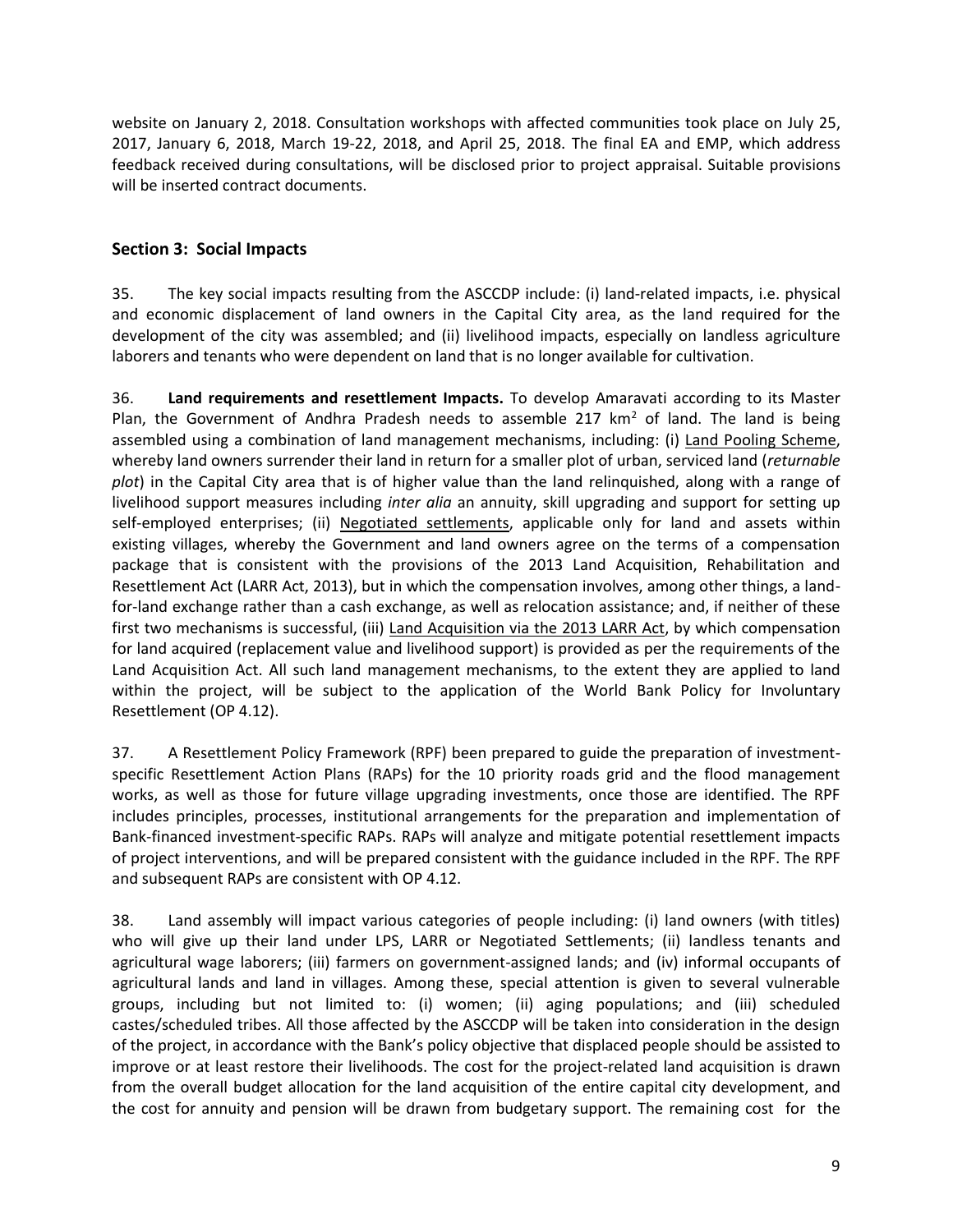proposed activities under RAPs is supported by an additional budget of INR 570 Million (USD 9 Million) \_

39. Prior to project appraisal, land acquisition impacts for: (i) the 10 priority roads, and (ii) flood management works, are summarized in Table A. The impacts of future works associated with village infrastructure upgrade are not yet known but will be determined as per the RPF.

#### **Table A – Land acquisition impacts of World Bank financed priority roads and flood management works**

|                                                                                      | <b>Number of</b><br>families<br>impacted<br>by $10$<br>priority<br>roads | Area<br>required for<br>10 priority<br>roads<br>(Acres) | Number of<br>families<br>impacted by<br>flood<br>management<br>works | Area<br>required for<br>flood<br>management<br>works<br>(Acres) | <b>Total number</b><br>of land owning<br><b>families</b><br>impacted by<br>roads and<br>flood works | <b>Total area</b><br>impacted by<br>roads and<br>flood works<br>(Acres) |
|--------------------------------------------------------------------------------------|--------------------------------------------------------------------------|---------------------------------------------------------|----------------------------------------------------------------------|-----------------------------------------------------------------|-----------------------------------------------------------------------------------------------------|-------------------------------------------------------------------------|
| <b>LPS</b>                                                                           | 1,757                                                                    | 1,002.6                                                 | 1,754                                                                | 1,131.3                                                         | 3,511                                                                                               | 2,133.9                                                                 |
| 2013 LARR Act                                                                        | 71                                                                       | 27.7                                                    | 110                                                                  | 75.5                                                            | 181                                                                                                 | 103.2                                                                   |
| Negotiated<br><b>Settlements</b>                                                     | 176                                                                      | 17.4                                                    | 27                                                                   | 10.4                                                            | 203                                                                                                 | 27.8                                                                    |
| Government<br>land                                                                   | 38                                                                       | 53.8                                                    | $\overline{\phantom{a}}$                                             | $811.1*$                                                        | 38                                                                                                  | 864.9                                                                   |
| <b>Total</b>                                                                         | 2,042                                                                    | 1,101.5                                                 | 1,891                                                                | 2,028.3                                                         | 3,933                                                                                               | 3,129.8                                                                 |
| About be a of boodback families to accepted builded accepted and conserve A4 A74 fam |                                                                          |                                                         |                                                                      |                                                                 |                                                                                                     |                                                                         |

**Number of landless families impacted by land assembly processes: 21,374 families**

(\*) This includes 680 acres of land in reservoirs (Krishnayapalem, Neerukonda and Sakhamauru) and stream flow area and land adjoining the stream per irrigation records (*Vagu* land).

(\*\*) Occupants of Government land will be assisted as per (i) the Negotiated Settlement policy if occupying land in villages; and (ii) as per the LPS is occupying agricultural land.

Note: Land owners currently undergoing Land Acquisition procedures may still opt to join LPS. While this will not affect the total number of families affected, it may affect the breakdown of affected people by land assembly mechanisms.

#### **Consistency of land assembly instruments used in Amaravati with OP 4.12 (refer to RPF for full details)**

40. **Land Pooling Scheme (LPS) –** Land owners who opted to participate in the LPS have benefitted in terms of the market value of their returnable plots. Even though the area of returnable plots is smaller, i.e. up to 30 percent that of the original plot, through the change of classification from rural to urban (residential and commercial), and given the access to infrastructure, LPS farmers have already recovered the value of their original plot. On average, in 2017, the value of land has appreciated by 2.7 times the local average rates for rural land through a combination of value of returnable urban land / plots (based on current government guideline rates of urban land). Based on market rates of land as of early 2018, the value received by LPS farmers would be substantially higher – as confirmed by data from 2018, with sales ranging from 7 to 28 times the estimated market value of rural lands that were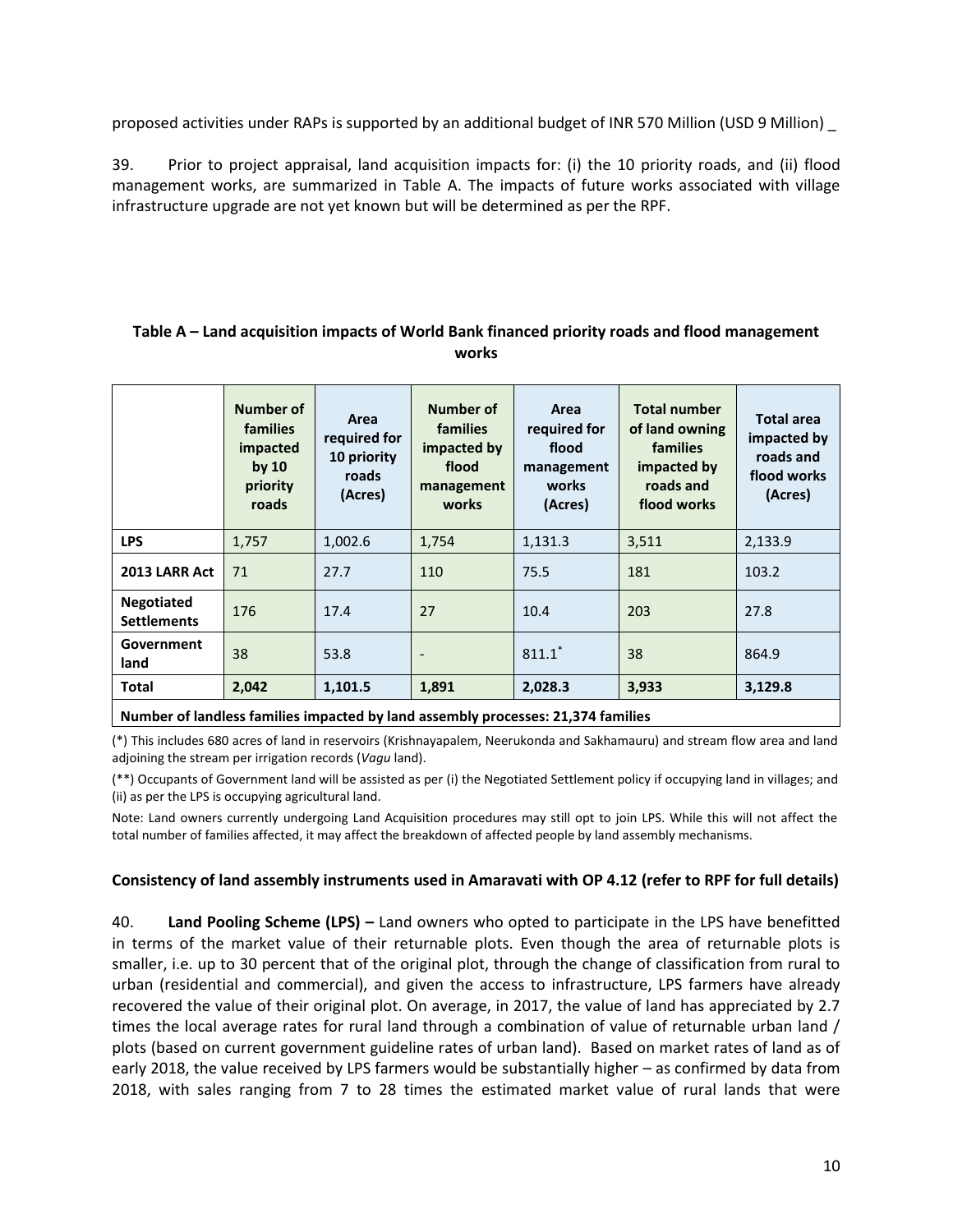contributed / surrendered for LPS.

41. International experience suggests that once the city is developed, these values will increase further. In addition to the market value of their returnable plots, land owners have received annuities and other benefits from APCRDA since May 2015. Unless they sell their plots, they will continue to receive these additional payments and benefits for six more years, which will add up to substantial revenues. Therefore, land owners have received adequate compensation for their plots, i.e. replacement cost and/or higher, which has benefited them financially from the transaction. They will have the option to remain in Amaravati and continue to benefit from the transformation of the region from a rural to an urban driven economy, and thus from improved living standards and economic opportunities.

42. **Negotiated Settlement Policy (NS) -** A review of the Negotiated Settlement Policy (NS) indicated that: (i) the policy provides for land-for-land compensation and payment of two times the cost of the structures at current scheduled rates, hence it adequately meets the requirement of 'replacement cost' under Bank policy; and (ii) for structure-related impacts associated with the Bank project, depreciation costs towards structure value are to be paid separately, as provided in RPF to meet gaps vis-à-vis Bank policy. Equivalent developed land is being given in the same vicinity and within Amaravati city, in addition to construction grant and transitional support (moving allowance and subsistence allowance are provide for one year). All these benefits will enable people to improve or at least restore their living conditions to pre-Capital City standards over time.

43. **Land Acquisition per 2013 LARR Act -** A review of the 2013 LARR Act found the following gaps when compared to the Bank policies: (i) structure valuations are estimated as per the prevailing State Scheduled Rates (SSR rates), and depreciated values for structures are paid to affected people; (ii) cutoff date requirements for eligibility of affected people - the cut-off-date for non-titleholders to be eligible for assistance under the 2013 LARR Act is three years preceding the acquisition, and for the titleholders it is the date of preliminary notification; and (iii) no assistance to those using/occupying public lands (for example, squatters).

44. To address these gaps, APCRDA and the Bank have agreed on the following: (i) compensation of structures will be paid as per the provisions of the LARR Act but without depreciation; (ii) the cut-off date for non-title holders is the date of the census survey for impacts in village areas under the Bank project (i.e. socio-economic survey). In the case of title holders, the cut-off date is the date of preliminary notification; and (iii) all those occupying public lands will receive assistance, as per applicable provisions of LPS and NS policies, as follows: (a) those who are dependent on agriculture lands will receive smaller size *returnable plots* and pensions, as per LPS; and (b) those residing in public lands in village areas will be provided housing and transitional support, as per NS policy.

45. **RAP Implementation**. The implementation of the RAP prepared for the 10 priority roads is underway, as construction of the roads has started and works have advanced substantially. As of July 2018, 1,644 out of 1,757 (94%) land owners impacted by the road construction who chose to join the LPS have surrendered their land and received Land Pooling certificates. Additionally, 4 out of 71 land owners (5%) who opted for the Land Acquisition option have been offered compensation under 2013 LAAR Act. Land Acquisition is progressing slowly, as most of the cases are being challenged in legal courts, as per the provisions of the 2013 LARR Act. The courts have ordered the Government to dispose of all objections on land acquisition before announcing land compensation awards. Furthermore, to date, 124 out of 214 affected families living in villages who opted for Negotiated Settlements (58%),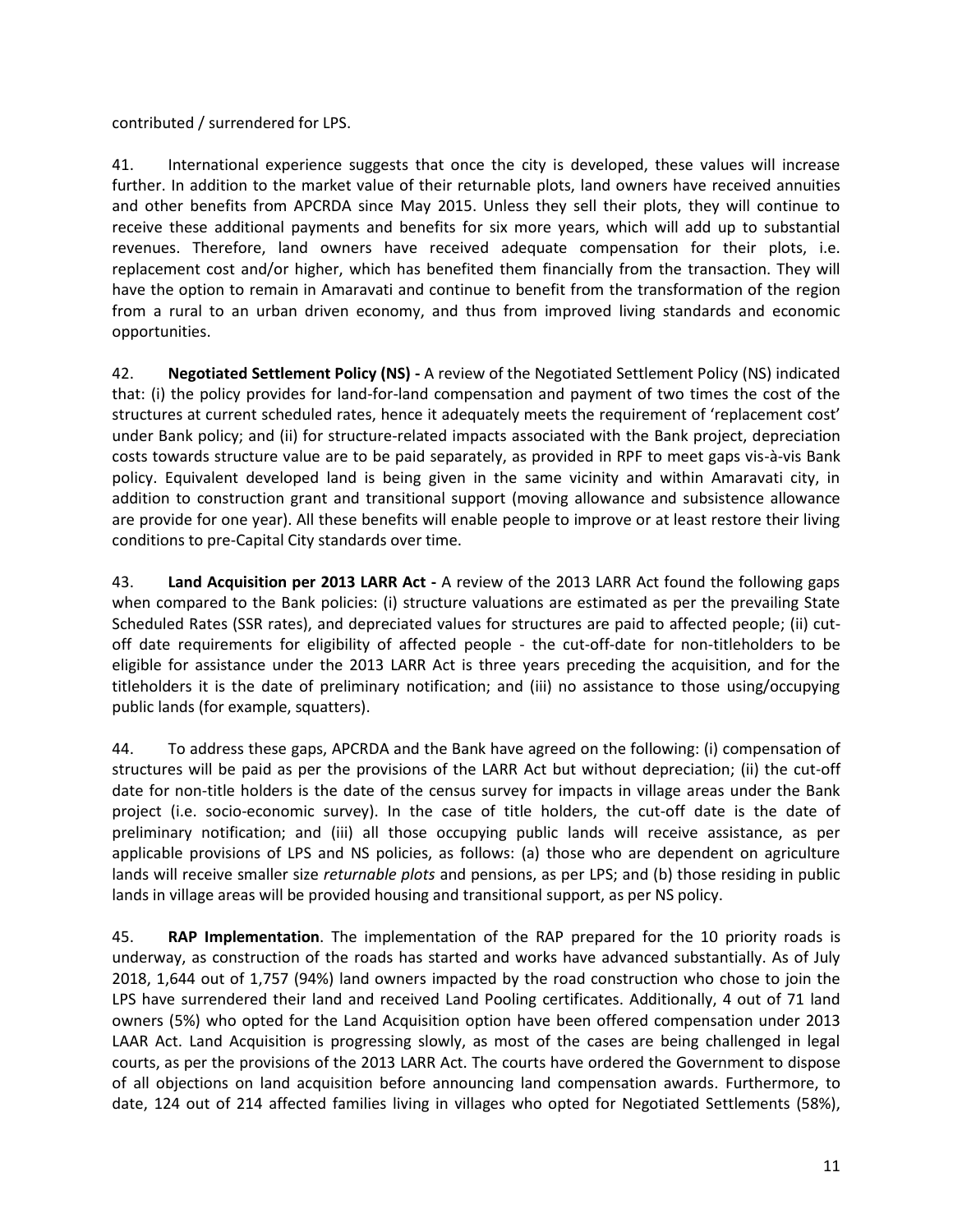have been offered compensation and alternative housing sites.

46. **Landless agricultural laborers –** Landless laborers working in the capital city area lost their primary source of income as land was assembled for the development of Amaravati. As such, landless agricultural laborers have been directly impacted by the capital city development project, as land was transferred to APCRDA. A key consideration concerning landless laborers is therefore the extent to which alternative sources of income are available locally to replace the loss of income from agricultural jobs.

47. Although OP 4.12 applies only to the footprint of the World Bank financed project, it is challenging to differentiate between landless laborers affected by land assembly within and outside the World Bank project boundaries. Therefore, APCRDA has agreed that for purposes of this RPF, all landless families registered with APCRDA for pension by July 15, 2018 will be considered project affected people for the purposes of provision of livelihood restoration measures. The payment of pension and other livelihood-related benefits will be monitored for the list of registered landless families as per this RPF. As of July 15, 2018, the total of number of landless households is 21,374.

48. Landless agricultural laborers working in the Capital City area are eligible to receive a combination of livelihood restoration benefits that includes: (i) payment of pensions @ INR 2,500 per month per family for a period of 10 years, with annual increases linked to inflation index; (ii) employment under the Mahatma Gandhi National Rural Employment Guarantee Act (MGNREGA) for up to 365 days per year; (iii) facilitate access to interest-free loans for setting up enterprises; (vi) access to skill upgrading and training opportunities; (v) provision of subsidized food; and (vi) free access to medical and educational benefits in designated facilities. When livelihood restoration benefits are fully accessed by landless laborers, landless households are in a financial situation comparable or in some cases better to their status pre-Capital City. However, some landless families may have challenges accessing all the livelihood restoration benefits, in which case there are people in situation that may be worse than their pre-Capital City status.

49. The World Bank's policy on involuntary resettlement states as an objective that "displaced persons should be assisted in their efforts to improve their livelihoods and standards of living or at least to restore them, in real terms, to pre-displacement levels or to levels prevailing prior to the beginning of project implementation, whichever is higher." In line with this objective, measures in addition to those already in place by APCRDA and covering all landless laborers are included in this RPF, to identify and to address, specifically, the needs of the most vulnerable subset of landless households, who need extra support to return to their levels prior to the announcement of the Capital City. The following typologies of landless households are recognized as those at the highest risk: (i) families with women head of household; (ii) households where family members have physical disabilities; (iii) families with chronic diseases; (iv) households with aging family member who cannot longer work (over 60 years old); (v) families with no alternative sources of income other than APCRDA pension; and (vi) families of Scheduled Castes/Scheduled Tribes whose sole source of income is APCRDA pensions.

50. APCRDA has established a methodology to identify the vulnerable landless families, within a total of 21,374 landless households as of cut-off date. Using this methodology an assessment was carried out by APCRDA in June - July 2018. A total of 857 vulnerable landless families were identified, living in the 25 villages of the Capital City area. While they are similar in nature to some of the general initiatives that APCRDA is implementing across the Capital City for all landless laborers, additional measures specifically tailored and targeted to the needs of the identified 857 families have been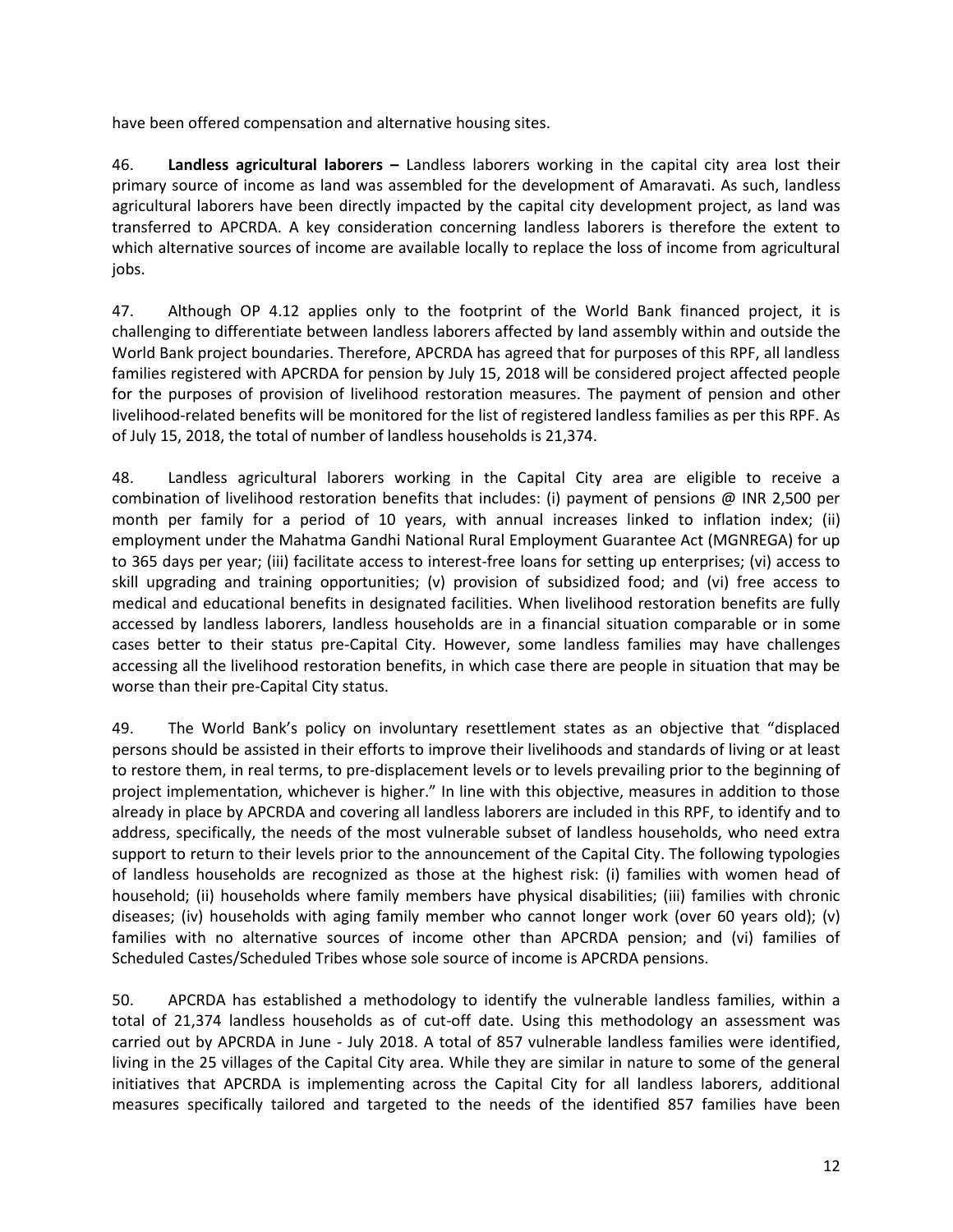designed and include: (i) expanding safety nets for targeted; (ii) skill training for those eligible, tailored to supply of jobs; (iii) job dashboard with information on employment opportunities in villages across the Capital City; (iv) safe, public transportation options for women to travel for work to other locations; and (v) creation of more employment opportunities under MGNREGA within and nearby area of Capital City.

51. Existing Self Help Groups (SHG) will, in coordination with APCRDA, engage in reaching out to the targeted households and supporting them as these proposed measures are rolled out. Specifically, they will, first, monitor the implementation of measures targeted to the vulnerable landless households to ensure that measures: (i) provide additional opportunities for target vulnerable landless families to improve their livelihood; and (ii) address some of the bottlenecks in accessing existing programs. Second, activate monitoring mechanisms to verify and calibrate the success of proposed measures, aiming at reducing the number of vulnerable landless families with time; and third, engage with communities and identify new potential families that may need additional assistance. It is expected that the original number of vulnerable landless families will reduce gradually, as target support measures bridge existing gaps and allow families to access opportunities to improve their livelihoods. The monitoring mechanism is in place, building on the present and the penetration of SHGs and of NGO/consultants, will provide a channel to identify on a continuous basis, families that may fall into a vulnerable state.

52. **Grievance Redress Mechanism (GRM) -** A robust GRM Mechanism for the overall Capital City has been set up by APCRDA. The GRM provides multiple avenues, covering physical, web-based and telephonic channels for registering and seeking redress of grievances, all of which are operational. These include: (i) 'Meekosam'- state-wide single-window, online framework for receiving grievances, complaints, covering all government departments. Complaints are routed to the concerned department, including APCRDA for Amaravati related grievances; (ii) physical system in which designated officials, i.e. Competent Authority (CA) at various zonal offices throughout the city, who can be approached by citizens to address grievances. There are approximately 26 units of CAs headed by Deputy Collector. Every Monday, a grievance redressal meeting to attend public grievances is held at APCRDA offices with CAs; (iii) separate online system being operated by APCRDA through their portal; (iv) Call Center - a toll free complaint number '1100' is provided to the public by the Government of Andhra Pradesh to serve as a GRM and complaints registered through this facility go directly to APCRDA; and (v) Mobile app  $$ called 'Mana Amaravati' provides information on the progress of Amaravati city development. It includes an in-built application for grievance redressal. Additionally, Project Information Centers (PICs) have been set up, one in every village. PICs are open to the public, staffed by educated youth from the respective villages who are trained as information assistants, to provide information to villagers about the public. The PICs are equipped with brochures, documents, pamphlets (all in English and Telugu) presenting information about the project and the GRM. A log book is kept in every PIC to register grievances of villagers on a walk-in basis.

53. The multiple channels for grievance redress that have been set up by APCRDA provide adequate avenues for the population of the Capital City area to express their grievances. They will be used as the Project-level GRM to address issues of Project Affected People (PAP), and as such will be monitored by the World Bank. Having a combined GRM will mitigate potential confusion among PAPs and it will promote efficiency in the response of complaints.

#### **Section 4: Public Consultations and Disclosure**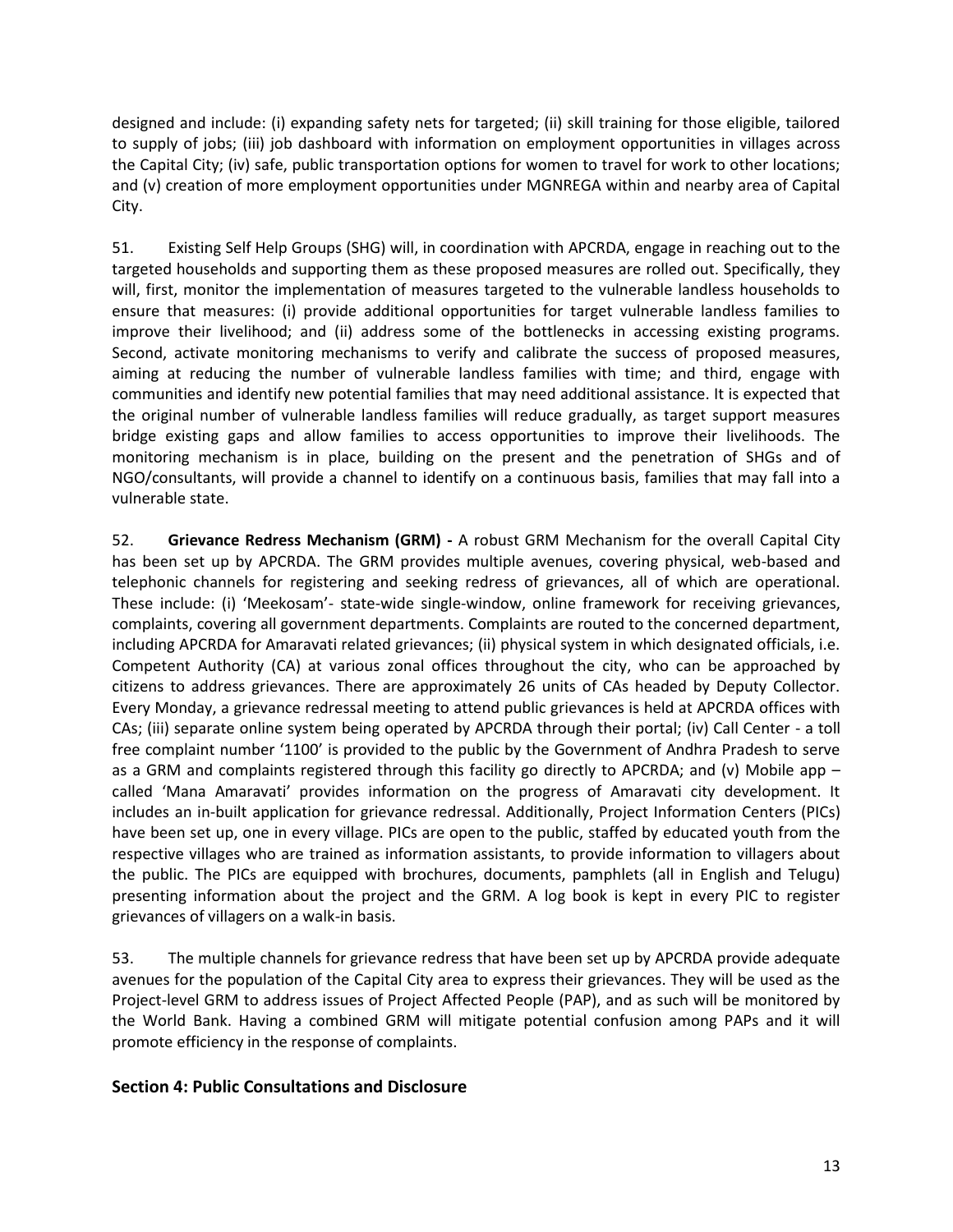54. Thousands of consultation events have taken place since 2014 following each phase of development of the Capital City, starting with the preparation of the Master Plan, and continuing today. Consultations have taken many forms – in the early days they were informal, door to door conversations in the villages, community meetings, which evolved after the start of the LPS into well planned, documented consultations with hundreds of stakeholders. Project Information Centers (PICs) were set up in every village to allow for continuous consultations to take place, on demand, when sought out by the residents of the Capital City. Consultations have been done in person, in writing, and on the phone, in English and in Telugu. They have been coupled with a communications campaign that has made extensive use of printed materials, newspapers, radio, videos, internet and social media. Throughout the evolution of the Capital City, consultations have taken place focused on different milestones, specifically:

55. *Master Plan preparation and notification -* extensive consultations took place during the timeline of preparation of the draft Concept Plan and until the notification of the final Master Plan in February 2016;

56. *Announcement of Capital City Development Program and of LPS -* The official start of the LPS was January 1, 2015. Pre-LPS consultations started in September 2014, and hundreds of distinct events were carried out by APCRDA to inform residents of the capital city area of the development of the new city. Efforts were made to organize consultations at different times (day and evening), and to have meetings in neighboring cities (e.g. Bangalore). Consultations continued in 2015. During consultations, the various steps of the process were explained to landowners. Based on the feedback from consultations, APCRDA made revisions to the program's entitlement matrix, including, returnable plot sizes, and inclusions of various categories of impacted people. As a result of the consultations, some farmers who had initially opted out of LPS have joined, and conversely, some farmers who had initially expressed interest in joining the LPS did not. Consultations also resulted in changes in the design of the program, including, for example: (a) livelihood restoration benefit packages; (b) the need for different package (compensation values) for dry lands and lands irrigated with ground water (Jareebu), which was petitioned farmers; and (c) during consultations and in the early days of the LPS, APCRDA traveled to other places in India and abroad (e.g. Mumbai, Guajarat, Singapore) with some farmers to learn from other previous experiences and have an informed understanding of all the challenges, opportunities and risks of the LPS

57. *Roll out of LPS –* Thousands of consultations with farmers and landless workers took place during the process of joining LPS, while layouts for returnable plots were agreed upon and until the returnable plots were allotted and accepted by the farmers. 30,000 farmers have joined the LPS as of mid-2018, and were consulted at different periods in time, in person if they reside in the area, or via absentee communications if they lived away.

58. *Consultations on Social Impact Assessment (SIA)* under the LARR Act 2013. As part of the land acquisition process for capital city development under the LARR Act 2013, the district administration has been conducting consultations and public hearings on village-specific SIAs in every affected village. Consultations are held by independent consultants and these are still ongoing for a few remaining villages. The minutes of these consultations are disclosed on the [APCRDA website.](https://crda.ap.gov.in/) All those going through Land Acquisition procedures, as per the LARR Act, are informed and notified multiple times during the process.

59. *Regular grievance redress meetings -* ACPRDA conducts regular weekly grievance redress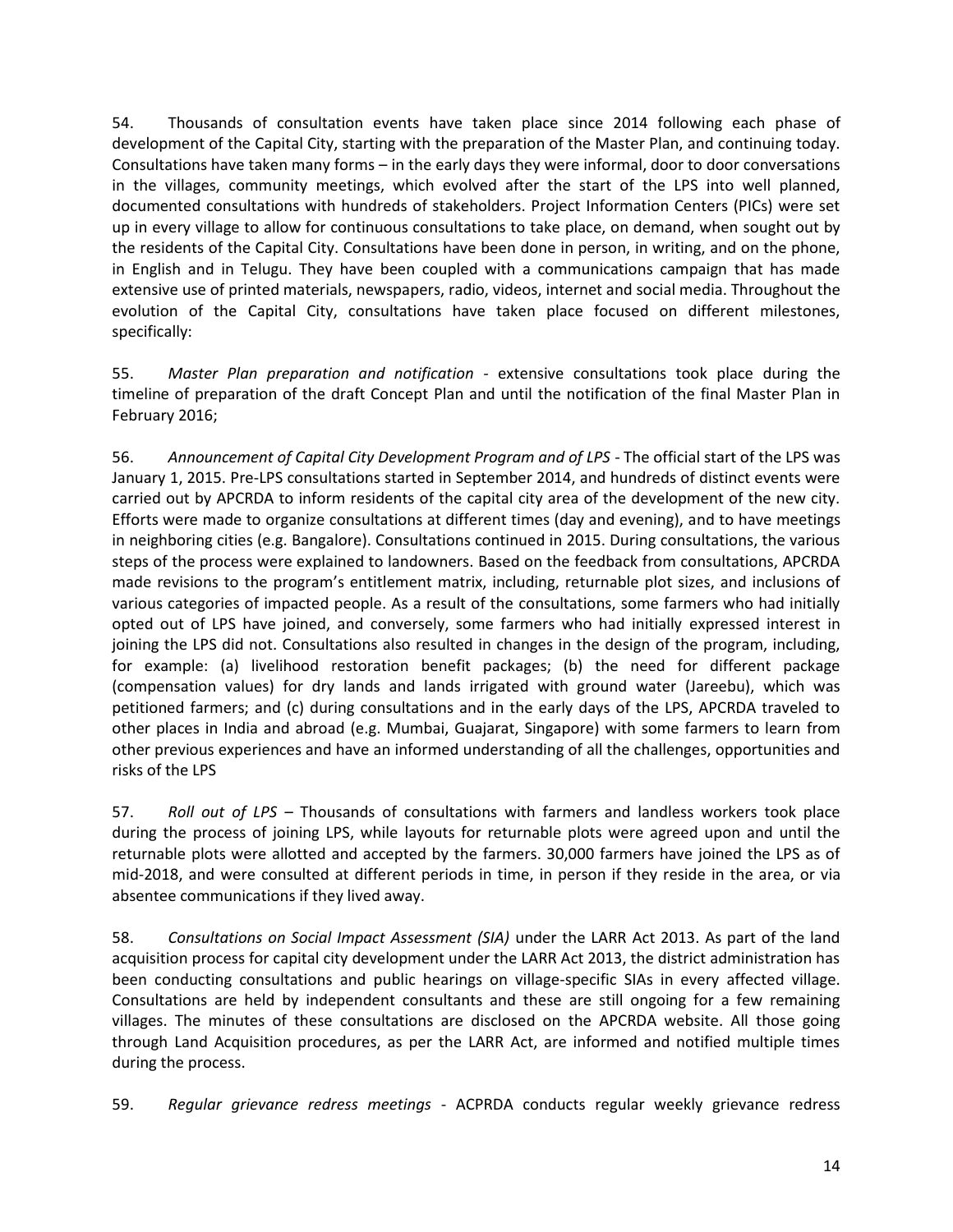meetings to resolve landowners' concerns regarding the LPS and other aspects of the development of Amaravati City.

60. *Project Information Centers (PICs)* are well staffed and open to the public. Grievance logs and documentation are maintained, including descriptions of the project. Information on safeguards documents will be available for consultation at the PICs as well as online, once the safeguards instruments have been finalized and disclosed (in English and Telugu).

61. Consultations continue today, on a permanent basis, as the LPS continue and Land Acquisition is underway. Meetings and focus groups are regularly held at PICs and APCRDA offices.

62. *Safeguards instruments* - Additional rounds of consultations have been carried out as the World Bank project is prepared, and more specifically as the safeguards instruments are finalized. Separate consultations have been held with multiple stakeholders, in preparation of the Environmental and Social Management Framework (ESMF), the Environmental Impact Assessment (EIA) and associated Environmental Management Plans (EMPs) for the roads and the flood management works. Separate rounds of consultations have been held for this RPF and for the associated Resettlement Action Plans (RAPs) for roads and flood management works. World Bank consultations have been held primarily throughout 2017, as project preparation advances, in 2018.

63. Five stakeholder public consultations workshops for the ESMF and RPF were held in 2017-18 as part of project preparation. The first workshop was held in January 2017 and attended by roughly 150 people, including World Bank's Environment and Social specialists, as well as a representative from AIIB. Subsequent consultations were held in August 2017, where four workshops were conducted over two days in four different locations within the footprint of the new capital city and more than 350 people attended these meetings, including World Bank's Environment and Social specialists, a Communication's Specialist and the India's Operations Manager. In addition, third round of consultation was held for people affected by flood mitigation works in January 2018 in four villages-Mandadam, Thullur, Neerukonda and Krishnarayapalem, where 289 people including about 20% women and Bank retained NGOs were participated. In addition, roughly 42 additional focus group consultations on the draft RAPs for roads and flood mitigation works have been carried in 14 different villages during 2017-18. These meetings were targeted towards specific vulnerable groups including: women, landless laborers, SC/ST people, physically displaced families, etc. More than 400 people participated in these additional focus group consultations. In addition, household socio-economic survey was carried out among 433 households, out of 2050 affected households residing within capital city area (21%). The baseline socioeconomic characteristics developed from the survey will become basis for measuring changes in socioeconomic conditions during post resettlement period.

64. **Communications campaign -** APCRDA has hired a communications firm and they have significantly strengthened their communications campaign, as follows: (i) production of videos, printed materials (pamphlets, books, posters, banners), radio and TV campaigns (in English and in Telugu) that describe the overall Amaravati City Development Program and the proposed World Bank Project, in all languages; (ii) website frequently updated and including current information; and (iii) increased social media presence and grass root communications efforts in various languages.

65. The final draft of the ESMF was disclosed on the website of the APCRDA on 16 August 2017 and on the World Bank website on 30 August 2017. The final RPF and RAPs were disclosed on xxxx. The full draft reports of ESMF, RPF and RAPs can be accessed on the APCRDA website through the link